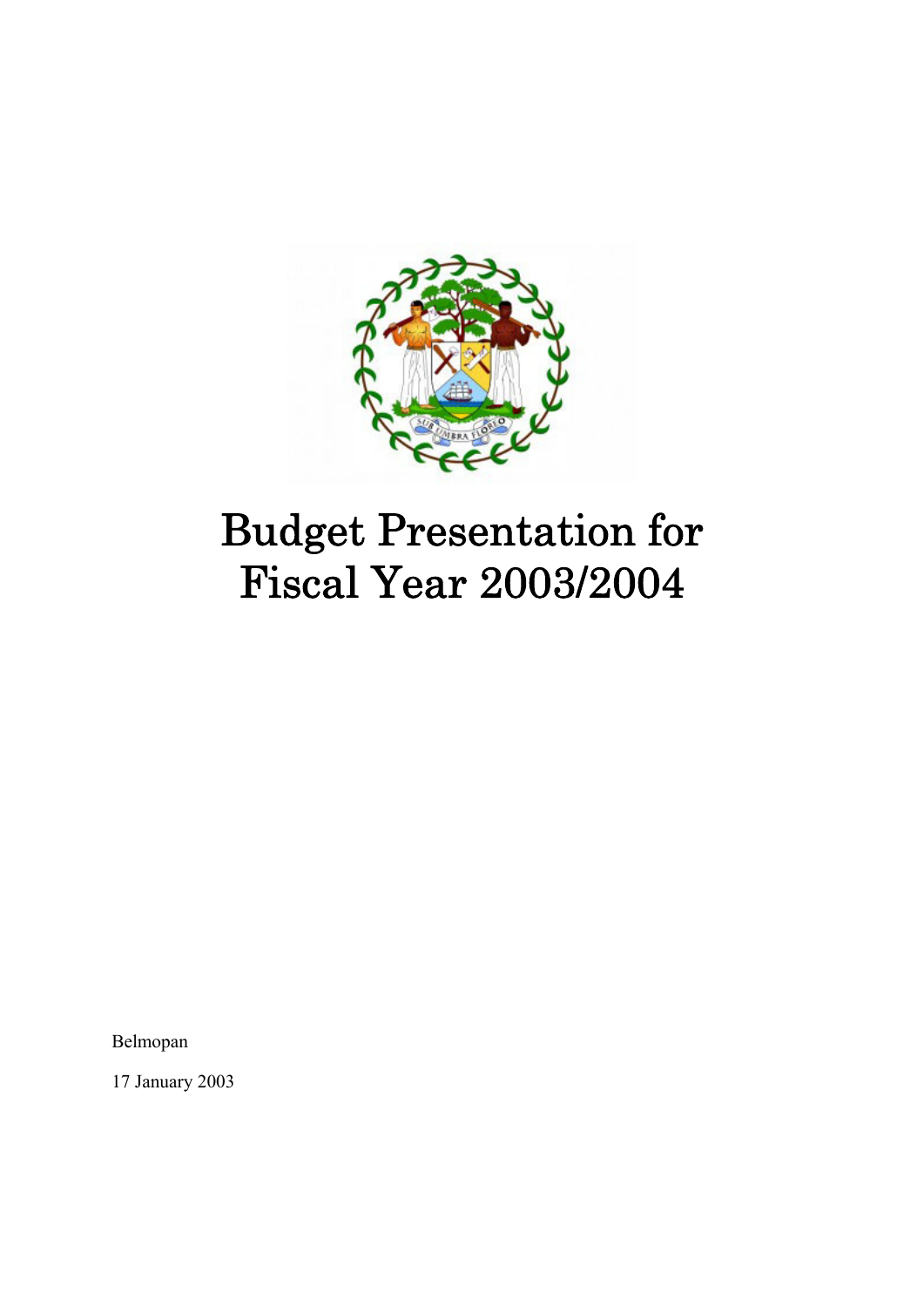Madam Speaker,

#### **THE BIG PICTURE**

This, the fifth and last budget of this Parliament, like the four before it, is designed to rationally manage the transformation of our economy from the stagnant mess we inherited in 1998 to the vibrant and productive economy that the people of Belize swept us into office to achieve. Our government's ability to effectively deal with change has been tested and proven time and time again, as we faced and dealt with destructive hurricanes, the challenges of globalization and the global fallout of the terrorist attacks on September 11, 2001. The imperative need for proven managers to deal with change compels Belizeans to once again entrust the duty of nation building to a PUP government whose hallmarks include compassion and vision.

If the last century was difficult for underdeveloped countries to grow and prosper in the harsh realities of world domination by the powerful few, we are learning that the 21st Century is far meaner, more competitive and more demanding of prudent planning and bold initiatives for small countries. But even the world's mightiest nations are facing difficulties. The United States of America, the world's largest economy, grew in 2002 by a meager 2.4%. In Europe, growth is expected at less than 1%. And in Japan, the economy will actually shrink by half a percent. Expectations have become so low that the 1.6% growth forecast for Britain is considered robust and Canada's 3.4% is ranked as stellar.

Closer to home, both the Caribbean and Latin American regions experienced shrinking GDPs. Television images of social unrest in the face of massive unemployment and growing poverty have accompanied these depressing economic data, particularly in South America, where economic instability threatens democracy itself.

In the Caribbean, lower discretionary income for potential travelers in its major tourism markets of North America and Europe, coupled with the threat of terrorism and the aftershocks of 9/11 have crippled the vital tourist industry of many countries, with resulting increased unemployment and loss of revenues.

In this ocean of lackluster economic performance and despair, Belize makes its mark by posting a formidable 4.4% growth in GDP for 2002. That didn't come easy, nor automatically. It is a result of this government's prudent yet bold management of our economy.

How then has our economy fared over the past year?

### **KEY ECONOMIC INDICATORS**

Belizeans will be proud to know that we are beneficiaries of a growing \$1.7 billion economy, up by over \$100 million from 2001. This new economic activity, standing on a balanced base of agriculture, aquaculture, tourism  $\&$  services and manufacturing  $\&$  construction, has driven unemployment even lower, down to 9.1% in 2002 from 11% in 2001.

Underpinning this expansion were gross international reserves of \$US 114.3 million as of the end of 2002, up by 2.1% from the previous year and covering almost exactly the optimal position of 3 months of imports.

Total exports climbed to \$589 million, while imports fell for the first time in many years, beginning what we expect will be a trend of reducing the trade deficit. Confidence in government's fiscal and monetary policies was underscored by yet another expansion in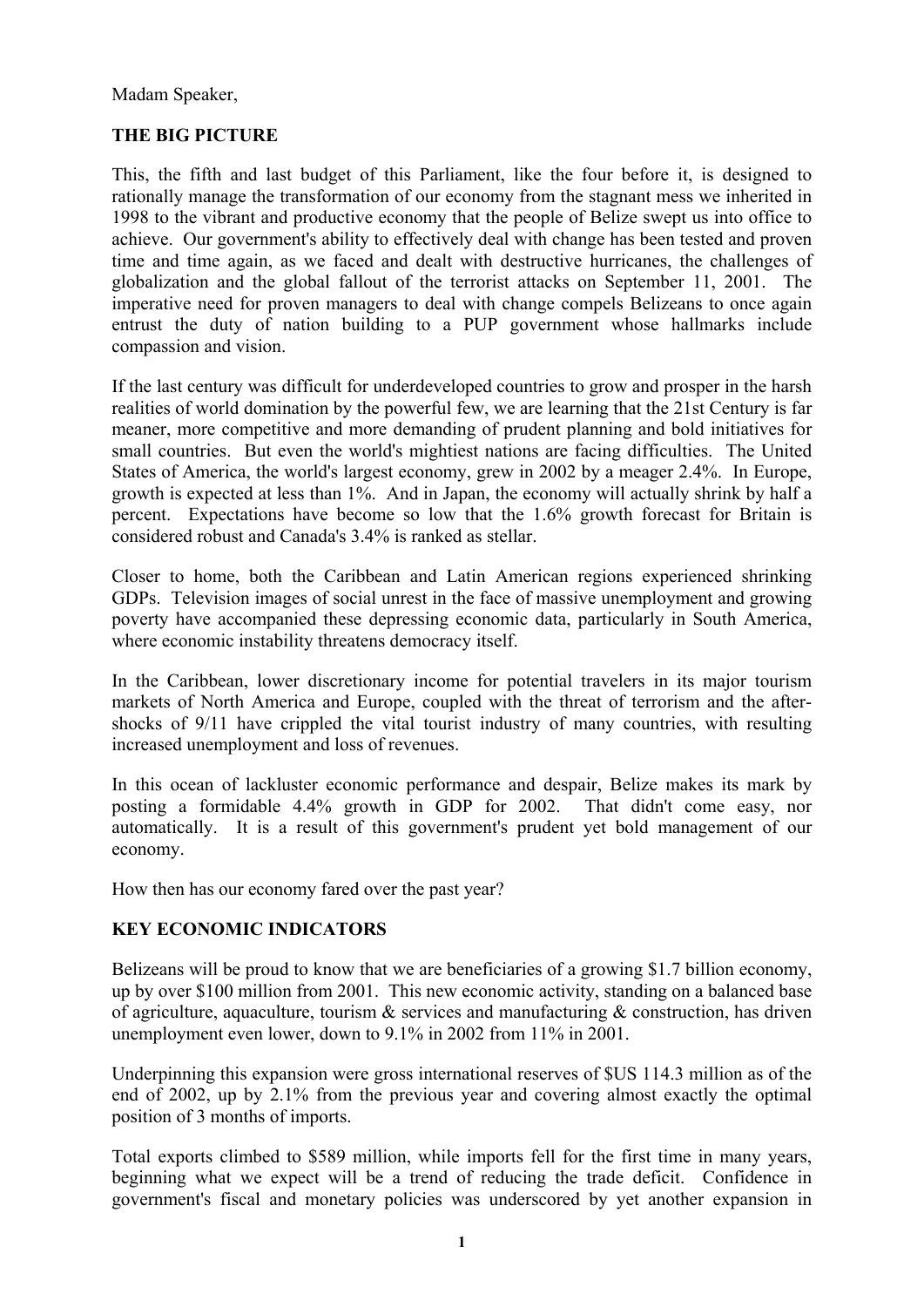credit to the private sector, which grew by \$110 million to \$885.1 million.

And for the first time in modern Belize, the domestic overdraft of Central Government was not used, showing a positive \$2.1 million, with additional deposits of \$22 million at the end of 2002.

### **REAL SECTOR DEVELOPMENTS**

For our economy to grow by \$100 million and for 2,000 more Belizeans to find jobs in 2002, the engines of the real economy were firing on full throttle, led principally by the phenomenal growth in the tourism and services sector and by transport and communications. Understandably, weak performances came from the citrus and banana belt, where the destruction wrought by Hurricane Iris is still taking its toll.

As we review the national performance, let us start in the North, where sugar exports earned \$65.8 million on sales of 102,923 long tons of sugar exports. This production represents an increase of 10.8% in value and 14.9% in volume. Sugar prices in both the European and US markets increased slightly, while the price of Molasses grew by 23%. Molasses sales totaled 29,099 long tons, earning \$2.8 million, a 62.4% increase compared to 2001.

2003 should witness a further rebounding of sugar production by a projected 3.5% and a further rise in dollars earned, particularly in a growing European sugar market.

In the South, on the heels of the record 2000/2001 citrus harvest, the 2002 performance is less upbeat. Revenues for the year fell all around, from citrus juices by a third to \$51.1 million and from concentrate by \$18.6 million, representing a drop of 25.6% in citrus deliveries.

The growers and the nation can be encouraged, however, by the forecast of a solid 34.5% increase for 2003.

Banana exports fell by 18.7% compared to 2001 but, like citrus, the projection is for a robust 2003 crop.

From the sea, Belize earned \$60.8 million on the export of 6.6 million pounds of marine products. The 2003 projection for marine products, fish, conch, lobster and shrimps, including farmed shrimps, is for earnings of \$137 million, more than double this year's record.

And with the involvement of all districts, tourism has truly blossomed in Belize, even as it has plummeted in the Caribbean and other regions of the world. In 2002, overnight arrivals grew by 1.8%, totaling an expected 199,493 bona fide visitors. Lending the ultimate worldstandard stamp of approval to our destination, four new international flights have recently started service: US Air from Charlotte, Air Jamaica from Montego Bay, Continental from Newark and American's second flight from Miami. And I am happy to announce here today that Austrian Airlines has indicated its intention to begin regular flights to Belize via Havana shortly.

Cruise tourism has led the growth trend in the service industry with a increase from under 15,000 in 1998 to over 300,000 in 2002, the highest growth rate in the entire hemisphere for this industry. Reversing the seasonality weakness of tourism, cruise ships will now arrive January to December in 2003 and is expected to grow further in a rationally managed manner.

Other industries also showed strong earnings growth in 2002: papayas, for example,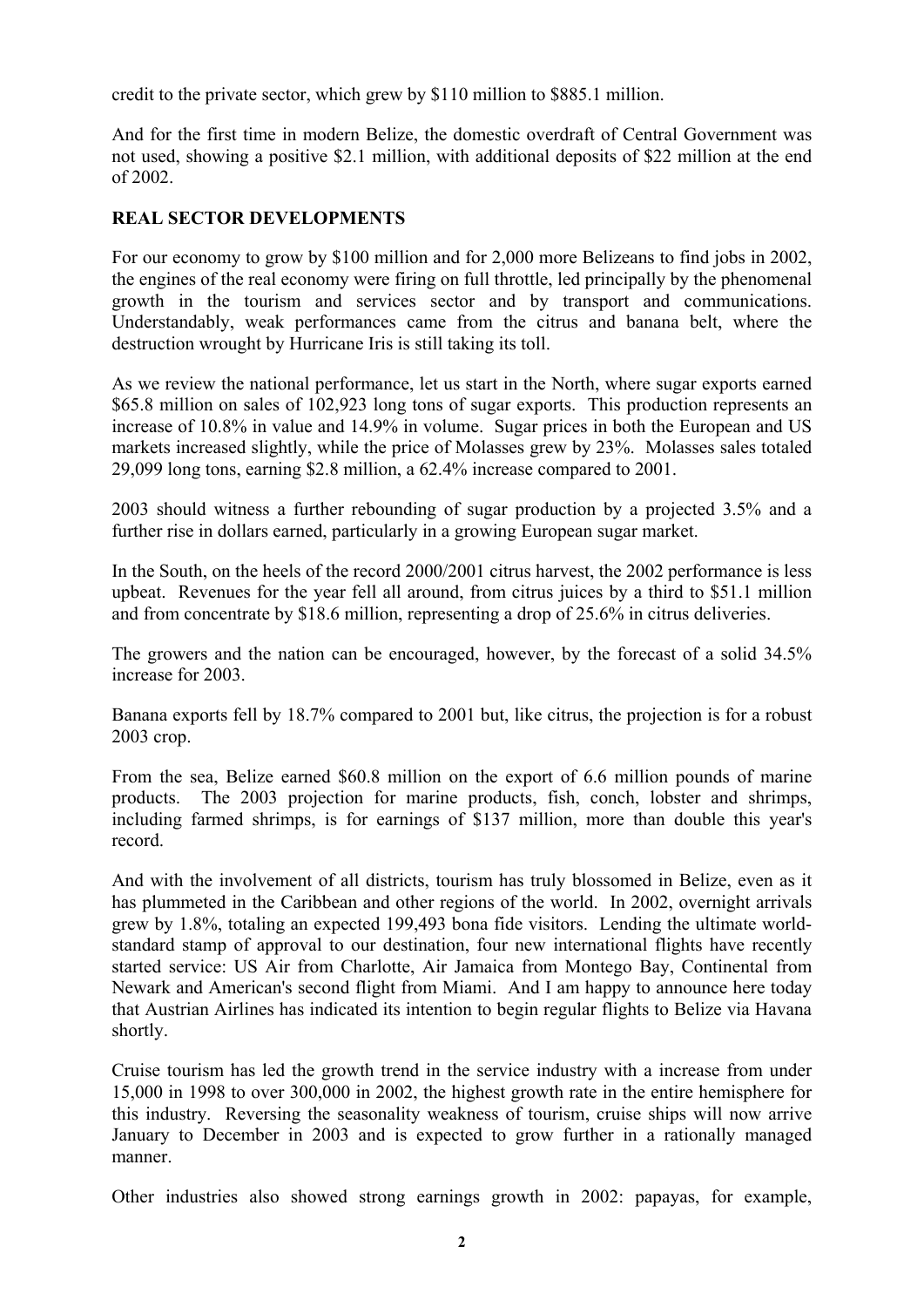generated a 50% increase to \$15.5 million and sawn wood rose by 13% to \$2.6 million.

## **MONETARY STABILITY**

Fostering conditions conducive to growth and development has been a major priority for this government. A lowering in 2002 by 90 basis points or almost 1% of the weighted average lending rate has meant lower interest rates from lending institutions for Belizeans borrowing for new homes, cars or businesses.

Our successful US\$125 million Bears Stearns Bond Issue reduced the Central Bank's longterm foreign liabilities by \$72.5 million. The effect of this landmark debt restructuring will be to reduce debt service payments in 2003 and beyond.

To build, we must borrow, and we have done so responsibly. The Public Sector outstanding external debt stood at US\$525 million or 62% of GDP at the end of 2002. Though up by 10.7% compared to 2001, Central Government's portion is \$404.2 million or 47%, well below the level of 60% of GDP. In fact, public sector debt outside of Central Government actually declined \$15.3 million, since it also benefited from the debt restructuring.

### **FISCAL DISCIPLINE PAYS OFF 2002/03**

After the shocks of four storms in three years, we pledged fiscal discipline. It has paid off handsomely, and we will start 2003 with a recurrent surplus of \$35 million, more than three times the surplus achieved last year. Recurrent revenues of \$412.9 million, and recurrent expenditures of \$377.9 million, are expected.

As responsible managers of the people's money, we have been aided by a new computerized Fund's Control Program that prohibits Ministries' spending beyond approved budget allocations. Tighter management of utility expenses, fuel costs, our vehicles fleet and foreign travel have yielded positive results.

This fiscal year we expect capital receipts of \$32.3 million, principally from previous equity investments along with \$10 million in capital grants which, when added to the unprecedented recurrent surplus of \$35 million, make \$77.3 million available for Capital II investments. Capital II investments are expected to reach \$73.5 million, thus producing an operating surplus of \$3.8 million. Add to this \$12.2 million in foreign grants and some \$16 million will become available for Capital III expenditure, along with an additional \$67.8 million in foreign financing.

The bottom line for all these numbers is that we will achieve our target of reducing the overall fiscal deficit to less than 5% of GDP.

### **THE 2003/04 BUDGET**

The 2003/04 Budget proposes a continued responsible and compassionate approach to managing the people's money. We project recurrent revenues of \$448.1 million and recurrent expenses of \$417.1 million, yielding a recurrent surplus of \$31 million.

This surplus, almost at the same level of this year, emerges even after we keep our sacred commitments of salary increases to all public officers, teachers, policemen, soldiers, doctors and nurses. On April 1, 2003 we commence a three-year salary increase package of 8% for junior officers and 5% for senior officers, compounded each subsequent year to achieve a cumulative increase of 26% for junior officers and 16% for the senior ranks. These increases will also benefit all government pensioners. This government promised to negotiate in good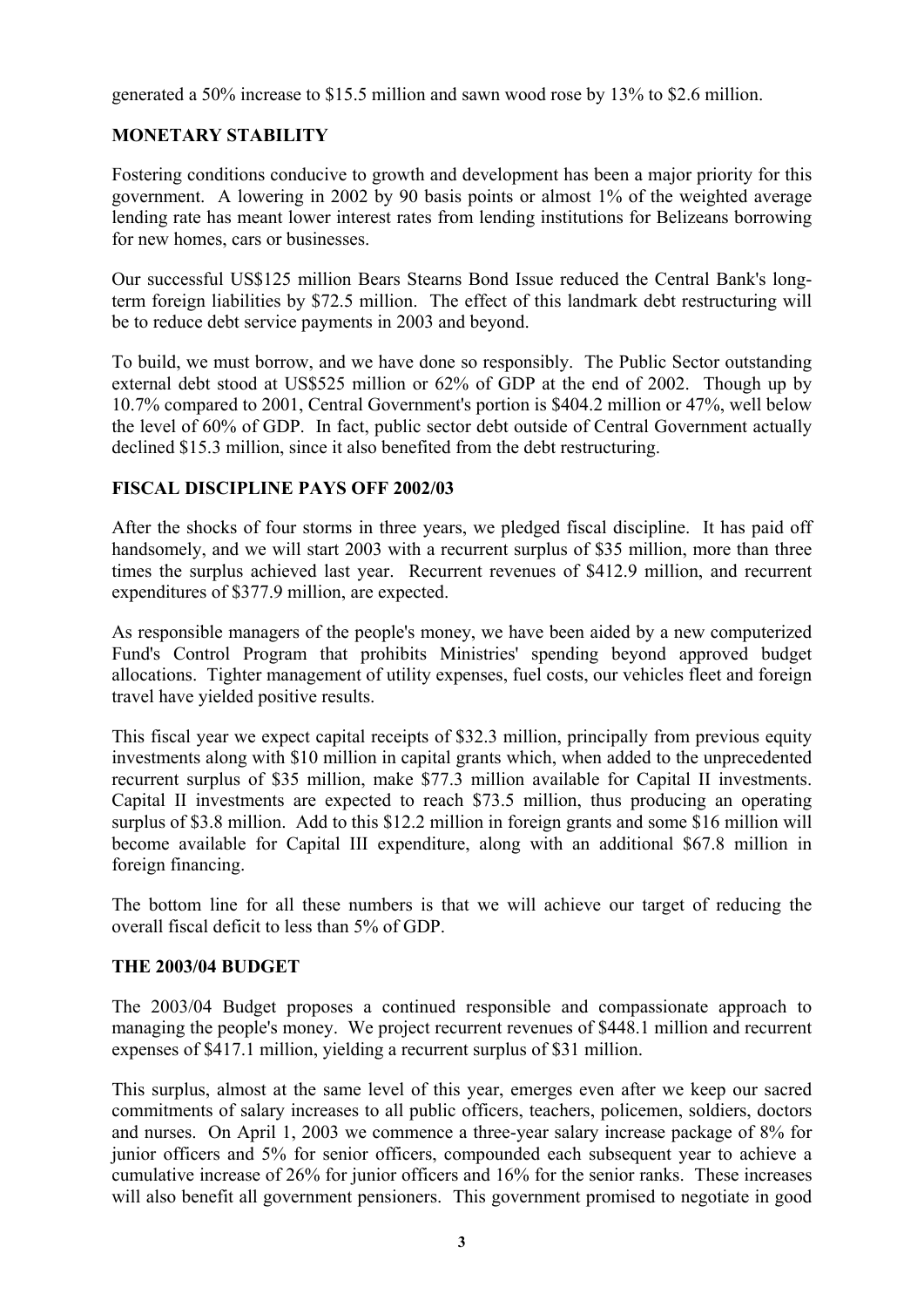faith and to deliver when we could afford to, and this year we are proud to reward the work of our public servants.

When the recurrent surplus of \$31 million is added to \$22 million in capital revenue and \$10 million in capital grants, this yields \$63 million for Capital II investments. Since Capital II is programmed to spend \$60.8 million for the new fiscal year, an operational surplus of \$2.2 million is achieved, which together with \$8.6 million in foreign grants, provides \$10.8 million for Capital III investments. Capital III investments will total \$77.3 million.

In summary, when all expenditure is netted against all revenue and grants, the overall fiscal deficit is projected at \$51.5 million, or 2.8% of GDP, which is comfortably below our target of 3% of GDP. When you take into account the \$1 billion in lost earnings and the massive reconstruction costs following three years of hurricanes, we believe that we have achieved our objective of investing in our people today without burdening future generations.

### **PUBLIC SECTOR INVESTMENT PROGRAM**

The additional investments proposed in Budget 2003/04 are many and they are targeted to improve our quality of life and our productivity:

We will invest \$9 million for Hurricane Preparedness, for retrofitting 350 schools and public buildings, constructing 9 new buildings for shelters and strengthening NEMO. We will invest \$7.8 million for SIF, CDI and BNTF projects specifically targeting disadvantaged and poor rural areas, in initiatives such as potable water, classrooms, rural housing, income generating projects and feeder roads.

We will invest \$3.8 million to further strengthen our agricultural sector, through BAHA and CARD, in order to improve the variety, quality, packaging and promotion of our products.

We will invest \$9.5 million in the Southern Highway, as we near completion of these 105 miles of paved road that link Toledo, a district bursting with potential, to the rest of Belize.

We will invest \$5 million on the Orange Walk Bypass to improve safety and reduce congestion in Orange Walk Town, and \$3.9 million to improve streets and drains in our municipalities.

We will invest \$4.5 million on expanding and improving our secondary education system, on teaching our youth a trade by extending nationwide Centers for Employment Training Programs and on curriculum and classroom expansion. In the new budget, overall investment in education will once again exceed \$100 million dollars.

And, again this year, \$5 million is allocated to low cost housing for Belizeans.

Some \$13.8 million will be invested in the Blue Creek Road, the San Pedro Pier, the Young Bank Bridge and the extension of Marine Parade, all projects that will immediately impact on trade, transportation and tourism.

Other notable investments to be made include better land management and distribution, tourism infrastructure and public health sector improvements, through ongoing co-financed projects.

### **QUALITY OF LIFE AND SECURITY**

In addition to new projects, we are determined to address the primary functions of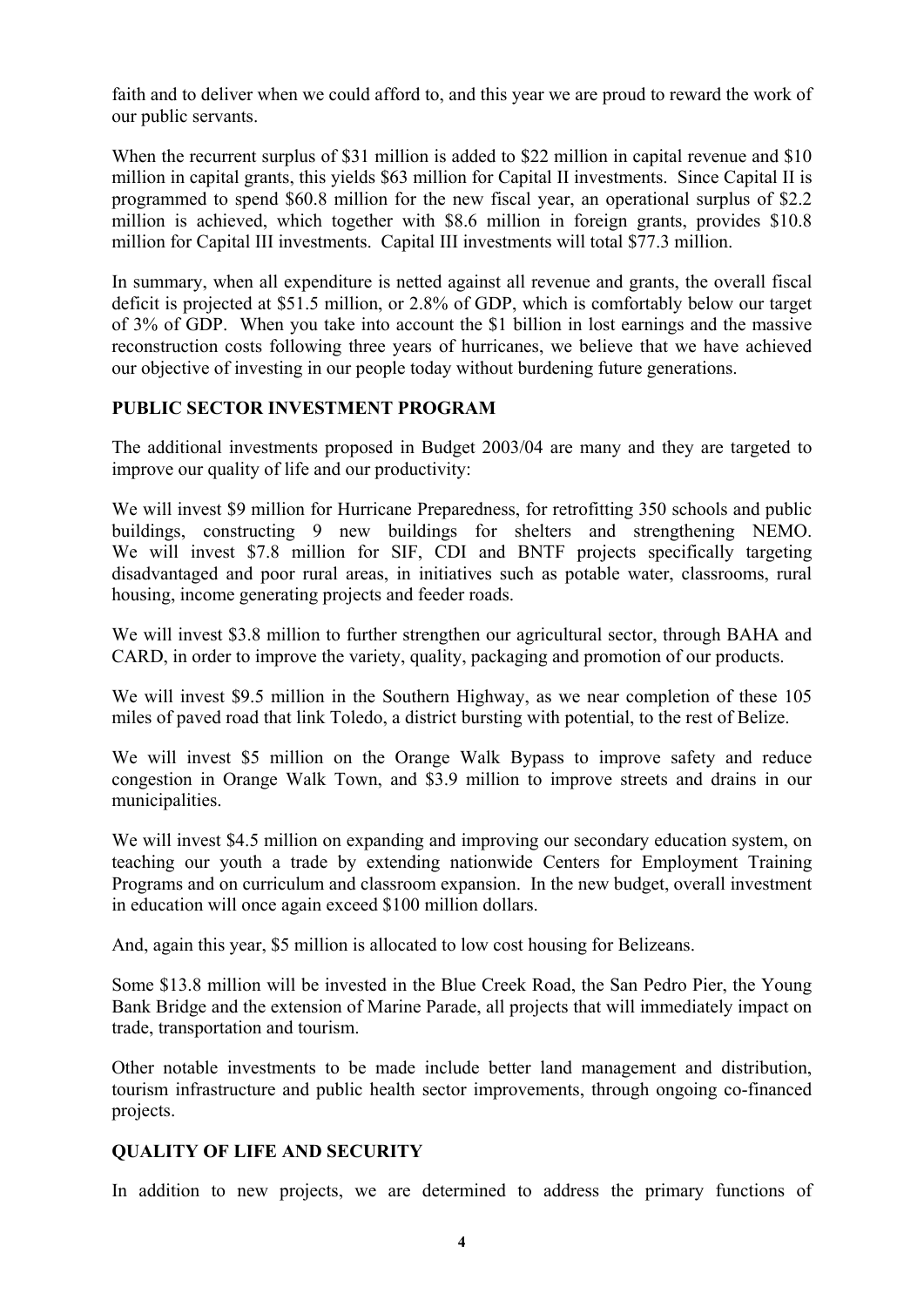government - personal security, access to quality and affordable health care and education, and opportunities for our youth and for our women.

The Police Department, with the assistance of the BDF, will continue to tilt the balance on our streets squarely in favor of law and order, especially with more Police recruits, a new fleet of 100 patrol vehicles with a modern management and maintenance program, new equipment and staff at the Forensic Lab and new uniforms and gear for the Police officers.

The root causes of crime must and are being confronted, but causes cannot be excuses for committing crimes.

The Commissioner of Police and his team will continue to aggressively monitor deportees, patrol special policing zones, promote neighborhood watch groups, improve communication systems, work with private security firms and prosecute criminals. There is no relenting in this war to make Belize safer and more peaceful.

And Belizeans will be more at peace knowing that when sickness strikes, the NHI will afford them quality healthcare, not just on the Southside of Belize City, as it has for the past two years, but everywhere in the country. Today, our government places on record its intention to introduce the NHI package of health care benefits to the North side of Belize City in 2003, and to subsequently roll out the NHI to all districts, as the public sector health reform projects near completion. This will be accomplished by utilizing the Social Security mechanism, without introducing any new taxes. All Belizeans should have access to specialist doctors and equipment, benefit from quality medicines and have a choice in health care providers.

Those afflicted by the terrible HIV/AIDS disease deserve our special attention, especially if we hope to contain this epidemic affecting all humanity. We will continue our special program for anti-retroviral medications and step up AIDS awareness programs.

One crucial sector of citizens at risk is our youth, who will continue to receive our attention through programs like an expanded Youth for the Future, the Youth Cadet Corp, the Youth Enterprise Fund and more investment in sports. We will invest more resources this year in Scouts, Girl Guides, Cubs, Brownies, YMCA and YWCA, in order to offer more alternatives to young people.

For the most needy in our community, those who receive weekly social assistance, we will double the grants that Social Development and Social Security offer, arranging for delivery of this stipend where possible.

For our elderly women over the age of 65, who have given so selflessly to raise our families and keep the home, we will extend non-contributory Social Security benefits to them all.

Poverty may never completely disappear, but neither should our will to help every Belizean family lift itself from this unacceptable condition.

### **MONEY BACK TO THE PEOPLE**

To rise from poverty, a person often just needs one chance, one break in life. As we continue the education revolution, we will launch a new program to tackle an issue that has been dear to the PUP from its inception - land reform. Land as a marketable asset is a powerful weapon in poverty alleviation, tested and proven by the PUP in the 1950's with the land reform of that era; that is how the modern nation of Belize afforded tens of thousands of citizens a share of the nation's wealth. We will spearhead another phase of this land revolution, offering once again tens of thousands of Belizeans the chance to own a piece of the jewel. We will start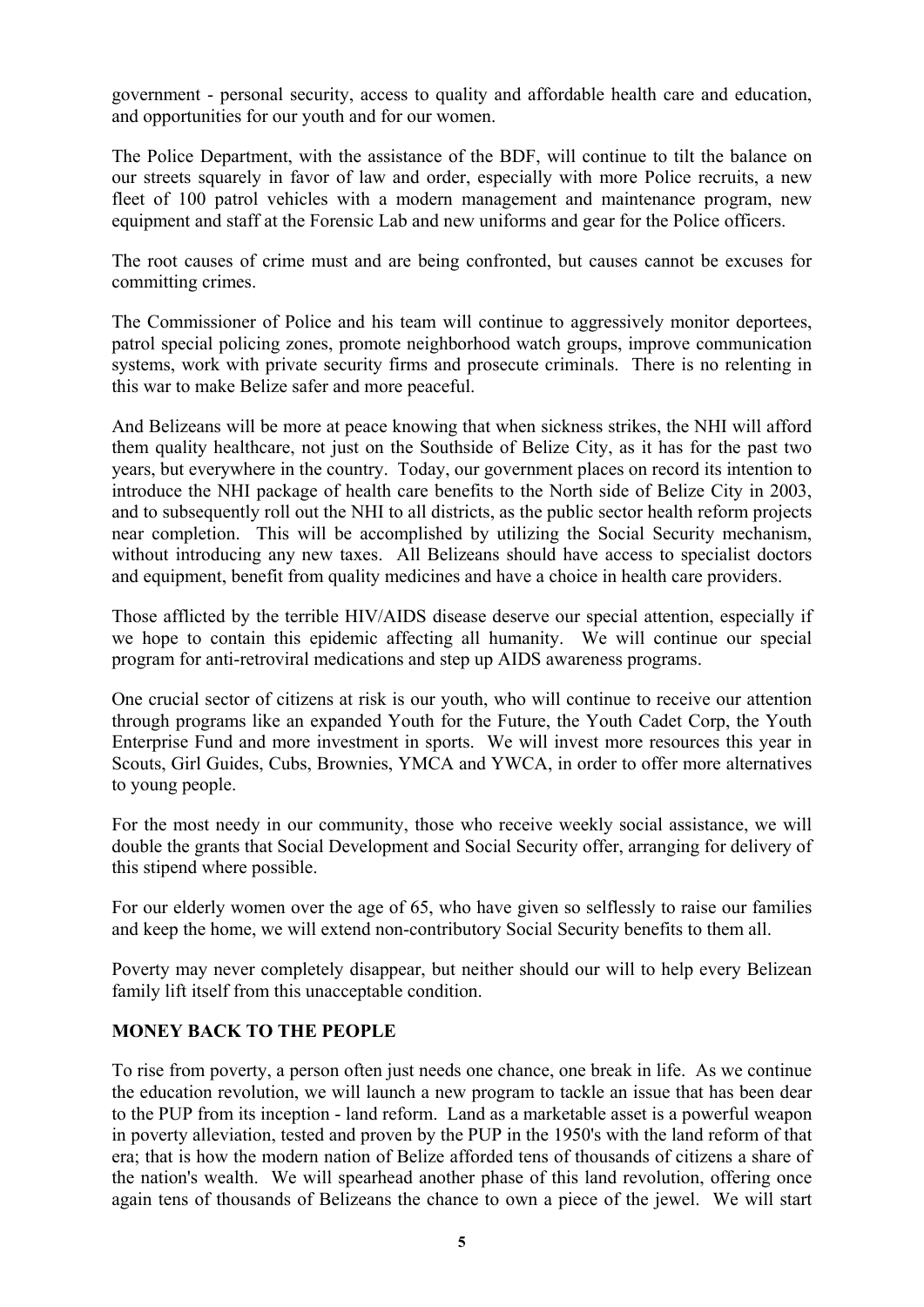this year with a target of 6,000 house lots for first-time homeowners.

Offering our citizens that chance for a better quality of life, with more opportunities to get a good education, better housing, access to water, electricity and telephone, has been at the heart of our core objectives from the founding of our Party. And so our government also proposes, effective April 1, to put more money in the hands of the people by raising the level of those exempted from personal income taxes from \$20,000 to \$25,000. 2,500 more Belizeans will pay no income taxes whatsoever, which takes the grand total to 50,500 Belizeans that pay no income taxes. Our goal is to eliminate personal income taxes completely, placing this money in the pockets of the hardworking men and women of our country.

There is one other sweeping initiative that this budget offers to put more money back into the pockets of our people. Starting April 1, 2003, the kilowatt cost of electricity will fall by 31% for small and medium consumers.

Over the past three years, three separate and significant reductions in electricity rates were implemented through the Public Utilities Commission and provided to electricity consumers by Belize Electricity Limited.

On April 1, 2000 over 600 commercial customers benefited from a restructuring of the commercial tariff and a reduction in rates, resulting in savings of over \$2,000,000 per annum.

On July 1, 2001 a new Industrial Rate was approved that provided large industries such as the Citrus Industry and the Aquaculture industry a chance to be more competitive internationally.

Between 2000 and 2003 the PUC regulated and implemented a reduction in the cost recovery allowed to BEL for the transmission, distribution, and commercial aspects of their operations. This reduction was used to offset the ever increasing international oil prices and their inflationary effect on the cost of electricity, and to finance the rehabilitation work required to re-establish power after Hurricane Keith and Iris. This, in effect, was a rate reduction in real terms and provided stability and reliability in electricity supply to consumers.

The Government now intends to round out its rate reduction program by providing relief to small and medium residential consumers. The Public Utilities Commission and Belize Electricity Limited will increase the upper limit for qualification for the Social Rate Category from 50 to 125 kwh per month.

Under this initiative, some 14, 500 small and medium residential consumers will enter the program, bringing the total number of households benefiting from the program to 24,000 or 42% of the total customers served by BEL. This means that a qualifying customer who's monthly electricity bill averages 100 kwh per month will be paying \$21 instead of \$30.50, an effective savings of \$9.50 or 31 %.

Upon completion of this initiative, the Government, despite increasing international oil prices and several major hurricanes, would have provided significant rate reductions across the consumer spectrum, facilitating businesses and being socially responsible.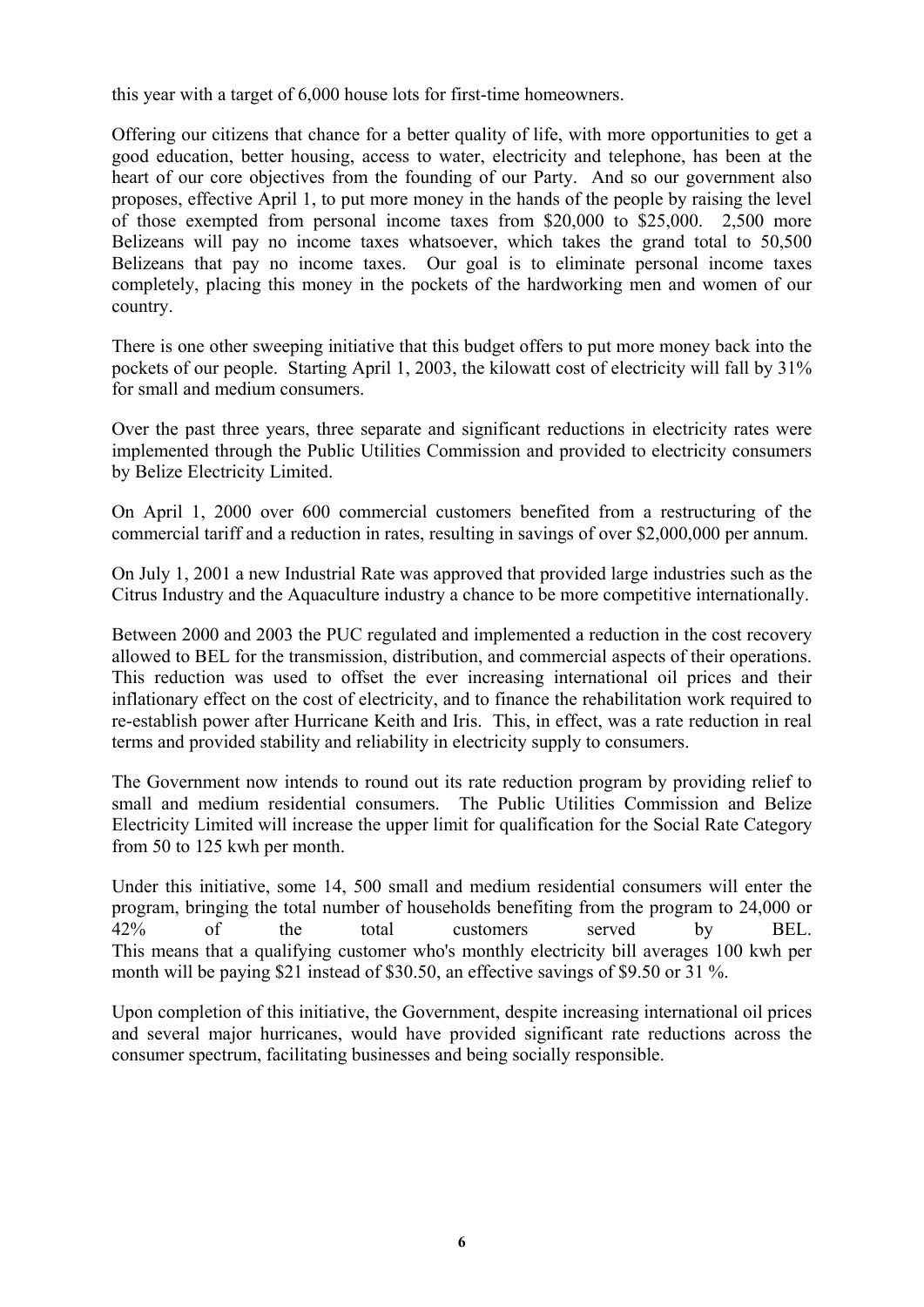#### **NO TURNING BACK**

Madam Speaker,

The people of Belize voted for our government because we are the Party of hope, the Party of vision, the Party of possibility and the Party of results. Look at the last 4 ½ years and the difference is unmistakable:

We inherited a \$1.2 billion economy limping along at 1.4% growth, and we have expanded it to a \$ 1.7 billion economy growing an average 6.5% over the last four years;

We met unemployment at 14.3% and slashed it to 9.1%;

We found 73,330 Belizeans working in 1998 and today there are 90,800 Belizean workers - 17,500 more people on the job;

We inherited foreign reserves of US\$42.2 million in 1998, and we have built this to an impressive \$US114.3 million;

We found the average lending rate at 16.3%, and it is now down to 14.5% We met the 15% Value Added Tax and the 5% tax on savings and we got rid of both of them.

There is no turning back!

We have taken citrus and bananas to historic highs in production, tripled receipts from papayas and fruits and tree crops, doubled farm shrimps exports, doubled vegetable harvests and hot pepper exports;

We have stood firm by our cane farmers, offering almost \$6 million in fuel subsidy, \$1 million in price support, title to cane lands and quotas and credit lines of over \$6.2 million.

We have led a tourism boom, with four consecutive years of increases in overnights tourist arrivals, a 2000% increase in cruise ship arrivals, a doubling of hotel occupancy and a 25% increase in tourism receipts;

We have launched the International Free Zone at the Airport and will shortly embark on the Western and Southern Free Zones, creating thousands of new jobs; There is no turning back!

We have built 900 new classrooms, we are installing 5000 new computers, we have made available \$20 million dollars for student loans and created a new University of Belize as highlights of the education revolution;

We have started NHI for affordable quality health care for the 27,000 Belizeans who registered on the south side. At the same time, we have improved public clinics and health posts and placed nurses and nurses' aides in almost every village and doctors in many remote areas.

We have increased the minimum wage for domestic workers and shop assistants and introduced progressive policies for gender equality, the elderly and families and children.

There is no turning back!

We have introduced competition to telecommunication, driving down rates on long distance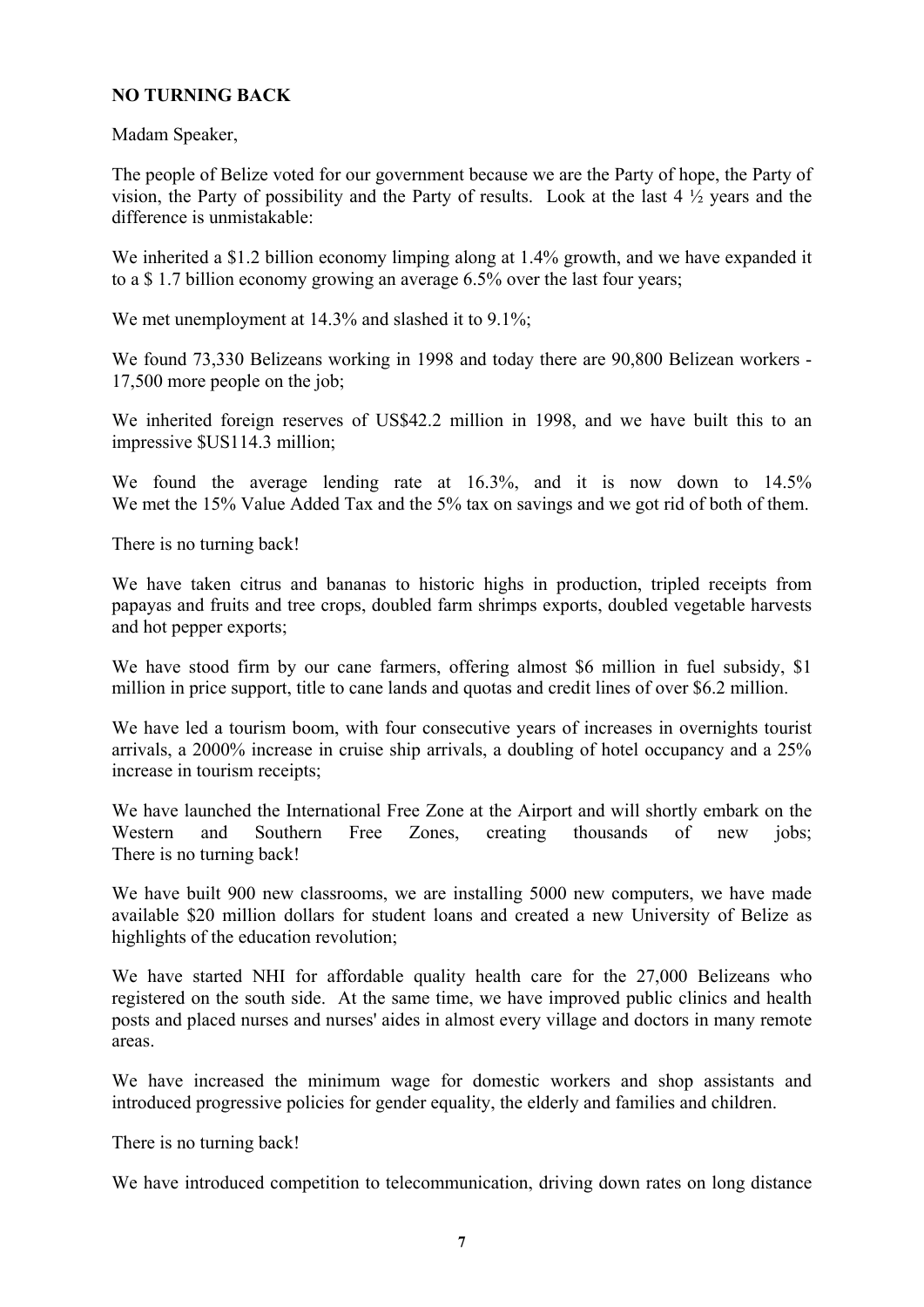calls and soon on cellular telephones and the Internet too;

We have expanded water systems and electricity to almost every village, doubled the capacity of water supply to Belize City and vastly improved the efficiency of water delivery;

We have started the process of building Chalillo for cleaner, cheaper and more independent energy, to bring down electricity rates while installing over 5,000 public lights in every district;

There is no turning back!

We have led a housing boom of over 8000 new houses, creating model communities like Democracia, Los Lagos, Maxboro, Fresh Pond, Santa Rita, Orchid Gardens Extension, Piccini Extension, Mile 8 ½, Hillside View in Santa Elena , San Pablo in San Pedro Ambergris, and Yarborough Development;

We have raised the salaries and benefits of Police Officers, upgraded 57 police stations and substations, built 12 new stations, opened a new Joint Intelligence Gathering Center and reenergized the fight for law and order;

We have removed the requirement for Ministerial approval to mortgage leased properties, provided thousands of new housing and farms lots and introduced a modern land management system with more than 120,000 registered parcels;

We have expanded the Senate to make it more representative, funded the Ombudsman and Contractor General, appointed more judges and a new DPP with security of tenure, elected Mayors directly, empowered Village Councils and even funded constituency offices for Opposition Members of the House;

We have amended the Fiscal Incentives Act to accommodate small and micro enterprises, addressing the urgent need to give tax breaks to Belizean small businesses.

There is no turning back!

In just this term of office, we have made available \$16.5 million to micro enterprises and to farmers, creating 5,685 jobs through the Small Farmers and Business Bank alone.

In just this term of office, 10,000 loans have been processed at the DFC, valued at \$302.8 million and generating in excess of 5,000 new jobs.

In just this term of office, 95 companies have qualified for Development Concessions, bringing \$434.4 million in total investment and employing 5,378 Belizeans countrywide.

In just this term of office, 98 new companies have received Export Processing Zone status, delivering 2,331 jobs and investments valued at \$248.8 million.

In just this term of office, the expansion of the Corozal Free Zone has attracted an additional \$50 million in fresh investments, providing an additional 1,500 jobs.